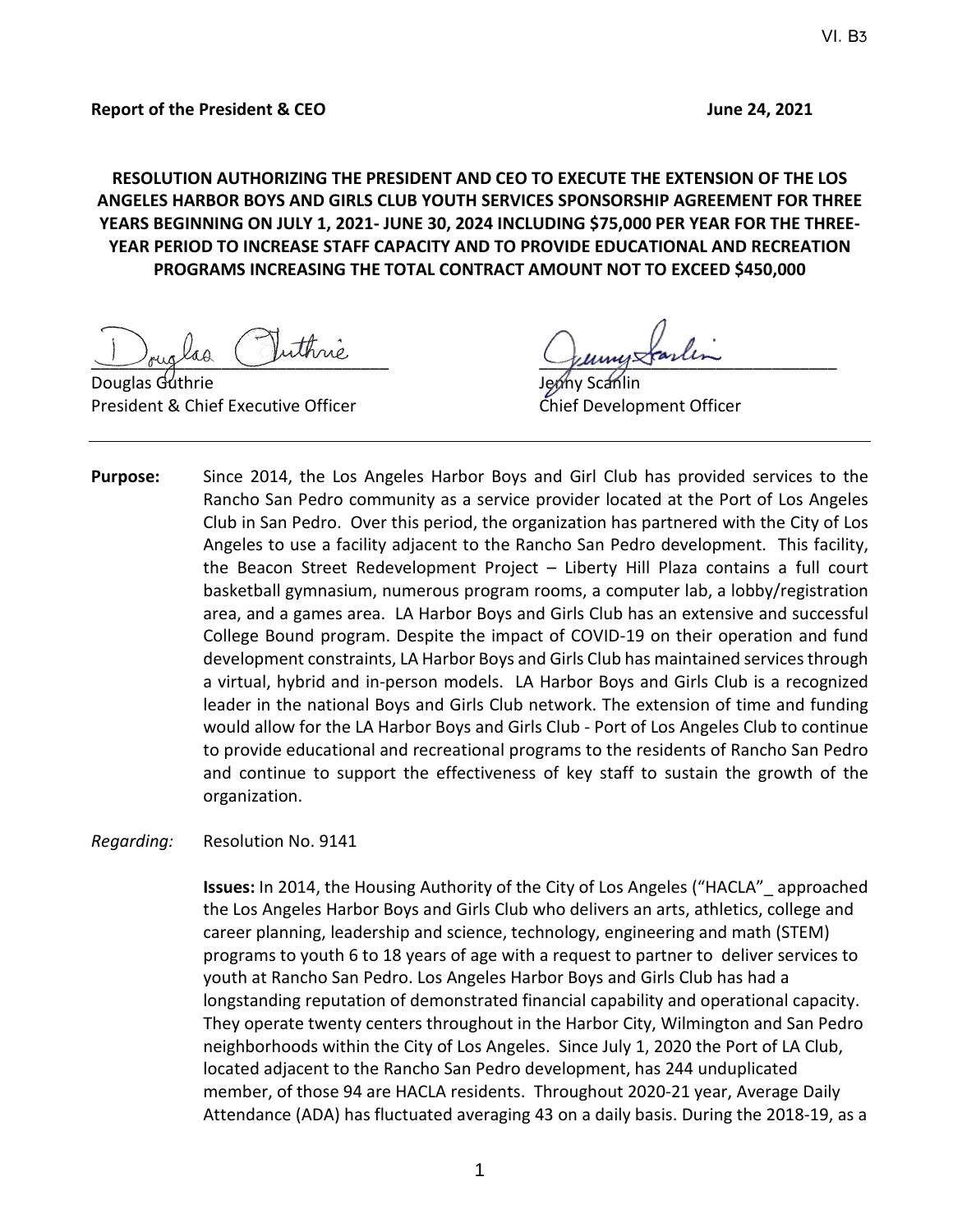comparison, LA Harbor recorded an ADA of 53. Although the difference is 10 youth attending on a daily basis, the 2020-21 performance of 43 ADA is due to the impact of COVID-19. The drop in ADA is consistent with the ADA drop since shutdown of facilities began in March of 2020. However, as June 15, 2021, local and state regulations of public gatherings have been lifted and as summer programming begins, HACLA and service providers such as LA Harbor Boys and Girls Club anticipate in increase in enrollment to pre-COVID-19 ADA.

On July 1, 2018 the Authority entered into a Youth Services Sponsorship Agreement ("Agreement") with Los Angeles Harbor Boys and Girls Club agreeing its RSP residents ages 6 - 18 ("RSP Youth") have uninterrupted and continual access to Service Provider's programs at the Port of Los Angeles Club adjacent to Rancho San Pedro. The Authority utilized a portion of the Payments in Lieu of Taxes ("PILOT") funds it is required to earmark for the City of Los Angeles (the "City") to sponsor the contract. HACLA reimbursed Los Angeles Harbor Boys and Girls Club for programming expenses and other costs directly related to the program delivery at a rate of Seventy-Five Thousand Dollars (\$75,000) per year for two years, commencing July 1, 2018 and ending June 30, 2020.

On June 30, 2020 the Parties amended the Agreement via Amendment No. 1 to increase the total sponsorship amount from \$150,000 to \$225,000, and to increase the Term of the Agreement by an additional year ending on June 30. 2021.

This resolution would allow for a Second Amendment to the Agreement extending the term to June 30, 2024. The extension of the annual award would begin on July 1, 2021 and conclude on June 30, 2024 with an annual award of \$75,000 for a total contract award of \$450,000.

Over the three year period, beginning on July 1, 2021 and concluding on June 30, 2024, LA Harbor Boys and Girls Club – Port of LA Club will continue to service the Rancho San Pedro residents. HACLA anticipates an increase in Average Daily Attendance (ADA) to rebound, if not exceed, to pre-COVID ADA of 53. HACLA also plans to provide continued support to LA Harbor Boys and Girls Club to increase the enrollment of youth from Rancho San Pedro from 94 by 10% through outreach to HACLA residents. LA Harbor has done an exceptional job maintaining communication and resource delivery through the Port of LA Club to the residents of Rancho San Pedro and club members. Their ongoing in person and virtual programming, along with their food distribution, COVID-19 testing/vaccinations and PPE provisions to families of the club will support the goals of continued exceptional programming and increased ADA. Additional examples of outreach performed by LA Harbor include: "Grab and Go" food distribution, school, art supply, and book distributions, weekend wellness, virtual summer camp, promoting summer camp, and promoting new school year programs. HACLA staff will continue their quarterly reporting to HACLA through the HACLA Service Providers Quarterly Report form and Supplemental Reports.

**Vision Plan:**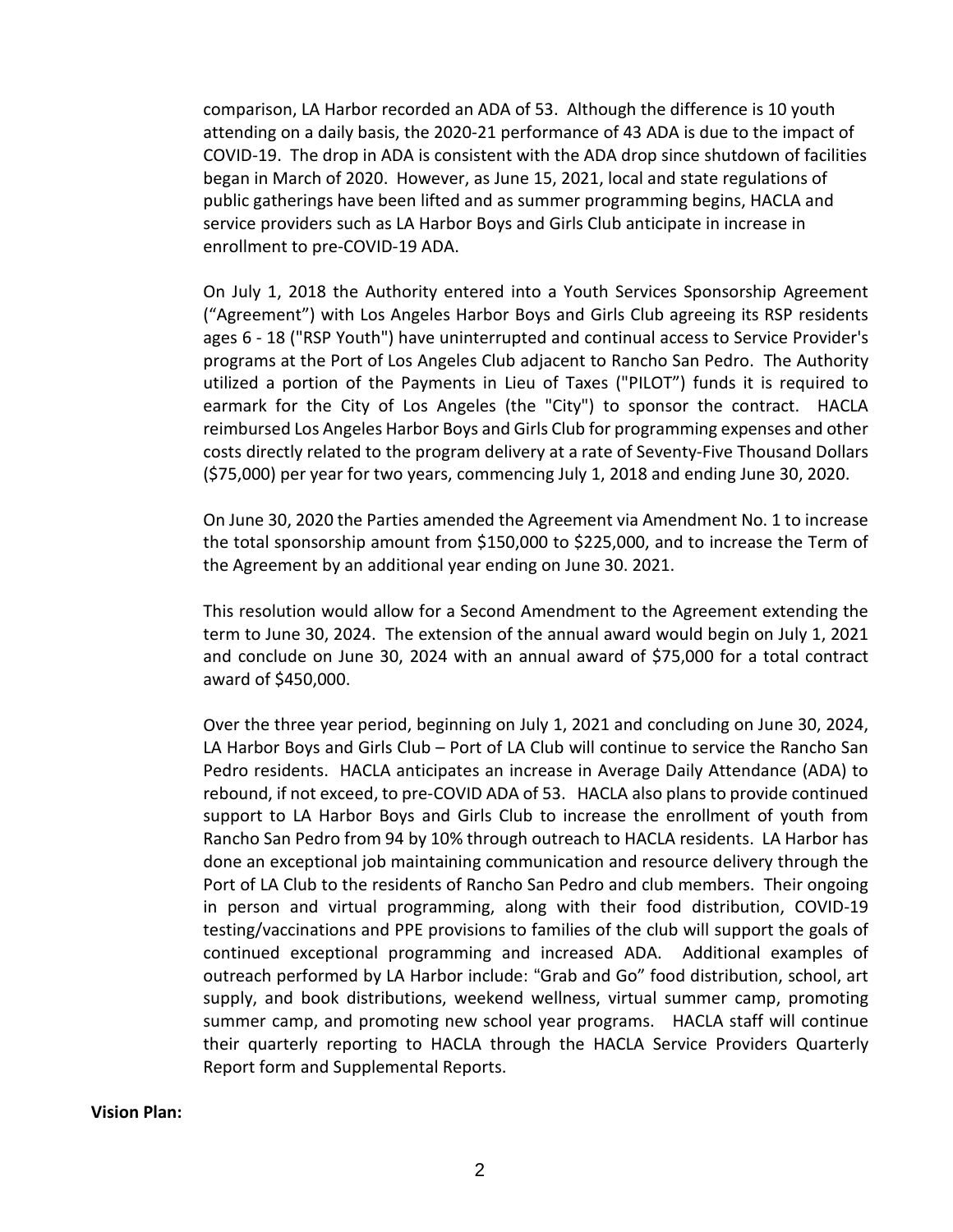## **People Strategy #7; Enhance Resident access to education opportunities, workforce readiness training and skills development**

With board approval, this action will continue the delivery of supplemental educational services to youth attending grades k-12. This action will also help youth learn a variety of digital literacy skills, music and video production.

### **People Strategy #9; Increase access to healthy food and nutrition programs**

With board approval, this action will continue the delivery of healthy foods to residents of Rancho San Pedro on a weekly basis through Harbor Boys and Girls Club free lunch and snack program for kids and its additional Friday Family Meal Program, covering families for the weekend.

**Funding:** The Chief Administrative Officer confirms the following:

*Source of Funds:* The City of Los Angeles' Payment in Lieu of Taxes ("PILOT") program

*Budget and Program Impact:* The revised Agreement with Los Angeles Harbor Boys and Girls Club would extend the agreement for an additional three years beginning on July 1, 2021 and concluding on June 30, 2024. The extension of time includes the continuation of funding for \$75,000 per year for the three-year period to provide educational and recreation programming for a total amount not to exceed \$225,000 and a total contract authority of \$450,000.

## **Environmental Review:** Not Applicable

**Section 3:** Not Applicable

#### **Attachments:**

**1.** None